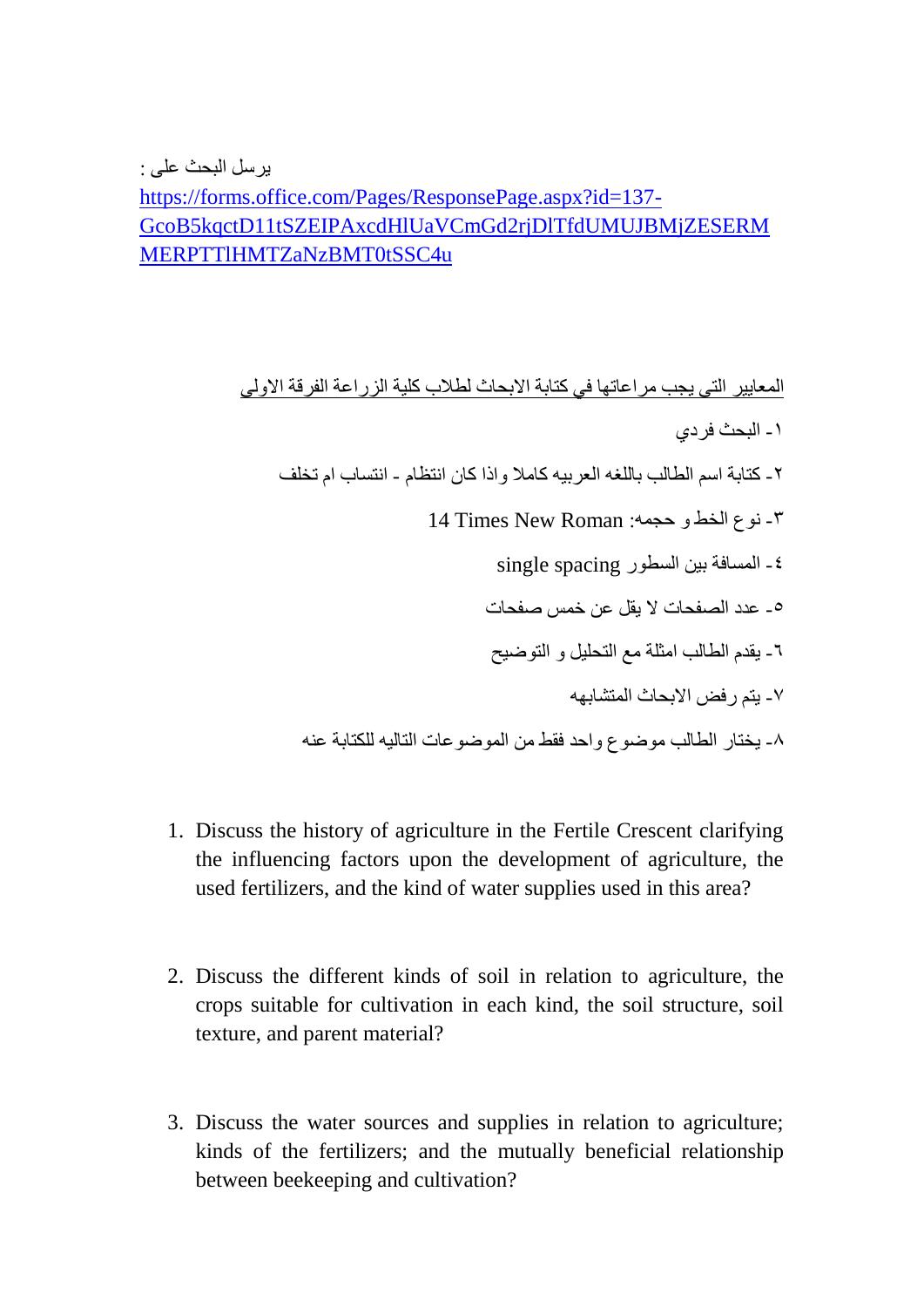- 4. Family farming in mountains is as diverse as the myriad mountain landscapes of the world, but at the same time, there are also commonalities. …discuss prerequisites, difficulties, most suitable crops and provide examples?
- 5. Global change that affects farming in mountain environments has many facets, extending beyond the biophysical impacts on temperatures, extreme weather events, melting glaciers and shortened snow cover related to climate change….. Discuss and provide examples?
- 6. In sprinkler irrigation, water is pumped through a pipe system and then sprayed onto the crops through sprinkler heads… Discuss the advantages and disadvantages, and provide examples of the crops that demands sprinkler irrigation?
- 7. Mountain farming in East Africa has been profoundly transformed over the last decades, due to government policies, population growth, land scarcity and dwindling farm size, outmigration and an increasing integration into world commodity markets. Discuss and provide examples?
- 8. In drip irrigation, water is conveyed under pressure through a pipe system to the fields, from where it is discharged slowly or at a pre designed rate… Discuss and provide examples?
- 9. Today, Montenegro's increased tourism has opened new opportunities for enhancing organic farming in Montenegro's mountains… Discuss and provide examples?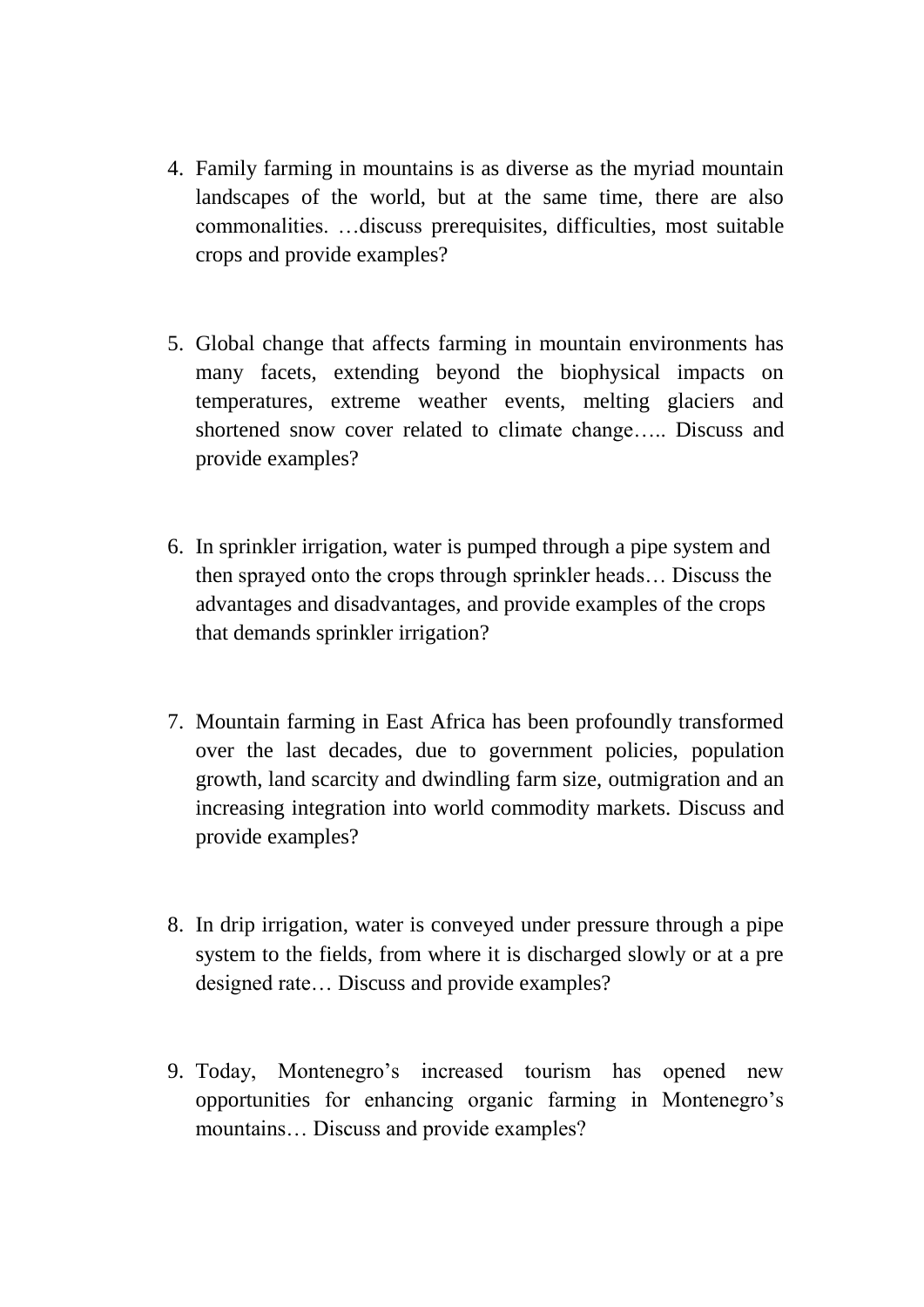- 10.The growth of cities in Peru's Quechua belt has become an important driver of land use change…. Discuss and provide examples?
- 11.Important chemical fertilizers are the source of major nutrients... Discuss different fertilizers and their nutrient contents providing examples and clarification?
- 12.Family farmers in mountain areas historically cooperated with each other to earn their living and steward natural resources. Today the forms of cooperative action involve new and innovative partnerships and collaborations across increasingly diverse types of people, sectors and enterprises….. Discuss and provide examples?
- 13.Plant Analysis is the second tool, after soil testing that is critical to improve crop nutrition and yield. Only plant analysis can identify the actual nutrient status of a plant or crops…discuss both methods?
- 14.Sodium or potassium benzoate can be added to fruit products to control the growth of *mold* and *fungus*. They are usually added to products that are opened and not used in one go, for example fruit squash….discuss the effect of processing on nutritional quality…effect of different types of processing on vitamin content…Processing pre-treatments for fruit and vegetables??
- 15.When the organic farmers in the Austrian state of Tyrol wanted to establish a trading platform to collect their products and sell it collectively to retailers, they received assistance from the regional agricultural marketing board, Agrarmarketing Tyrol, which subsidized the initial personnel costs… Discuss and provide examples?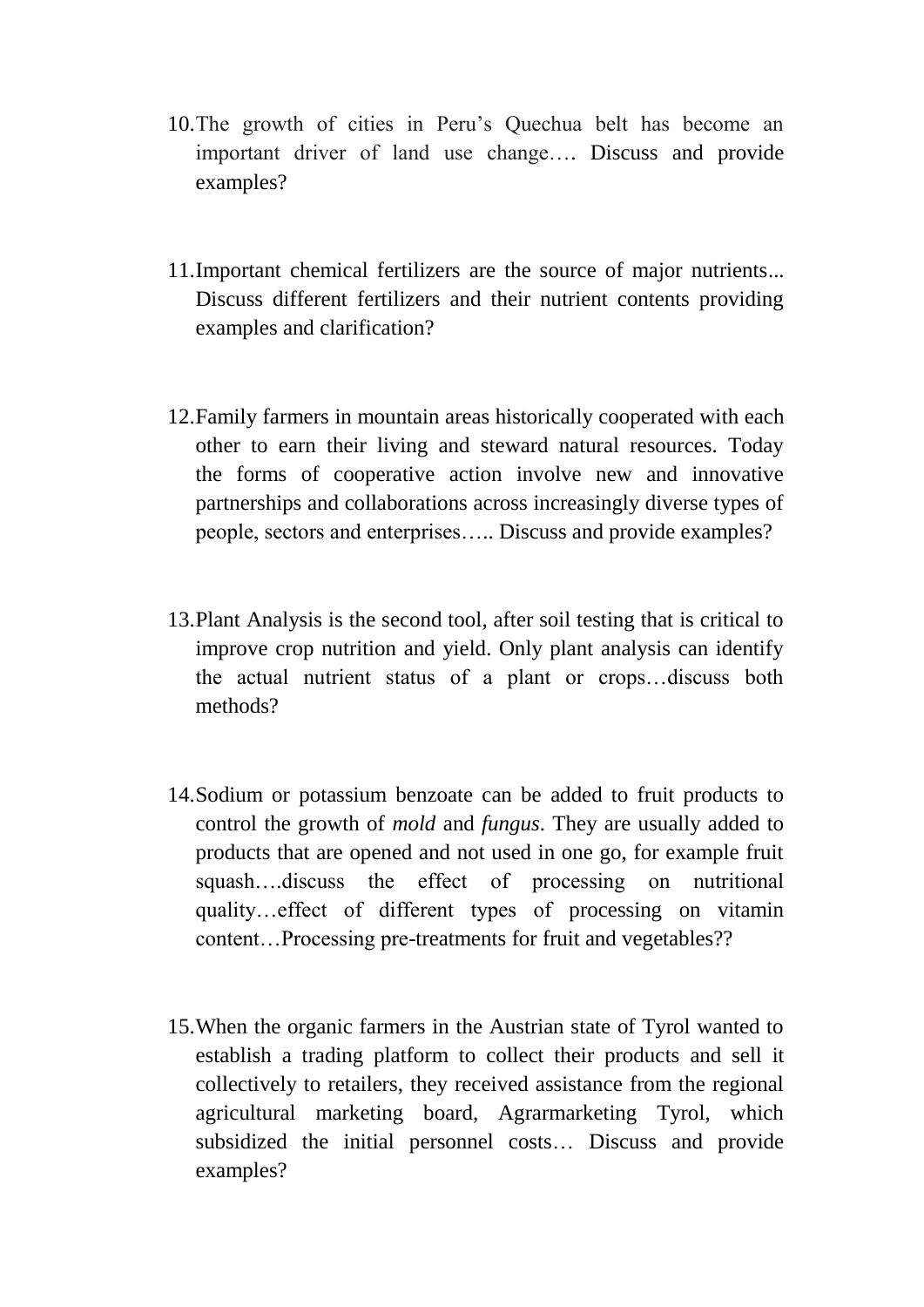- 16.Discuss the Irrigation Water Analysis and the most important characteristic that determine the quality of irrigation water??
- 17.Increase in productivity and profitability can be achieved through variety of methods….discuss the factors influencing decisions on the selection of crops and cropping system??
- 18.Degradation of soil and water takes place with water and wind erosion…Discuss and clarify??
- 19.Surface irrigation is the application of water by gravity flow to the surface of the field. Either the entire field is flooded (Basin Irrigation) or the water is fed into small channels (furrows) or strips of land (borders)….Discuss each kind and provide examples??
- 20.A seed (in some plants, referred to as a 'kernel') is a small embryonic 'plant' enclosed in a covering called the seed coat, usually with some 'stored food'. Seeds fundamentally are a means of reproduction and most seeds are the product of 'sexual reproduction', which remixes genetic material and 'phenotype variability' that 'natural selection' acts upon. Discuss Functions of seeds...Characteristics of good seed... Seed types, characteristics… Seed treatment…and Seed coating?
- 21.Most food processing and preservation techniques are based on the control of three basic factors which are essential for the activity of microbes and enzymes: temperature…moisture content…acidity (pH) …discuss and clarify?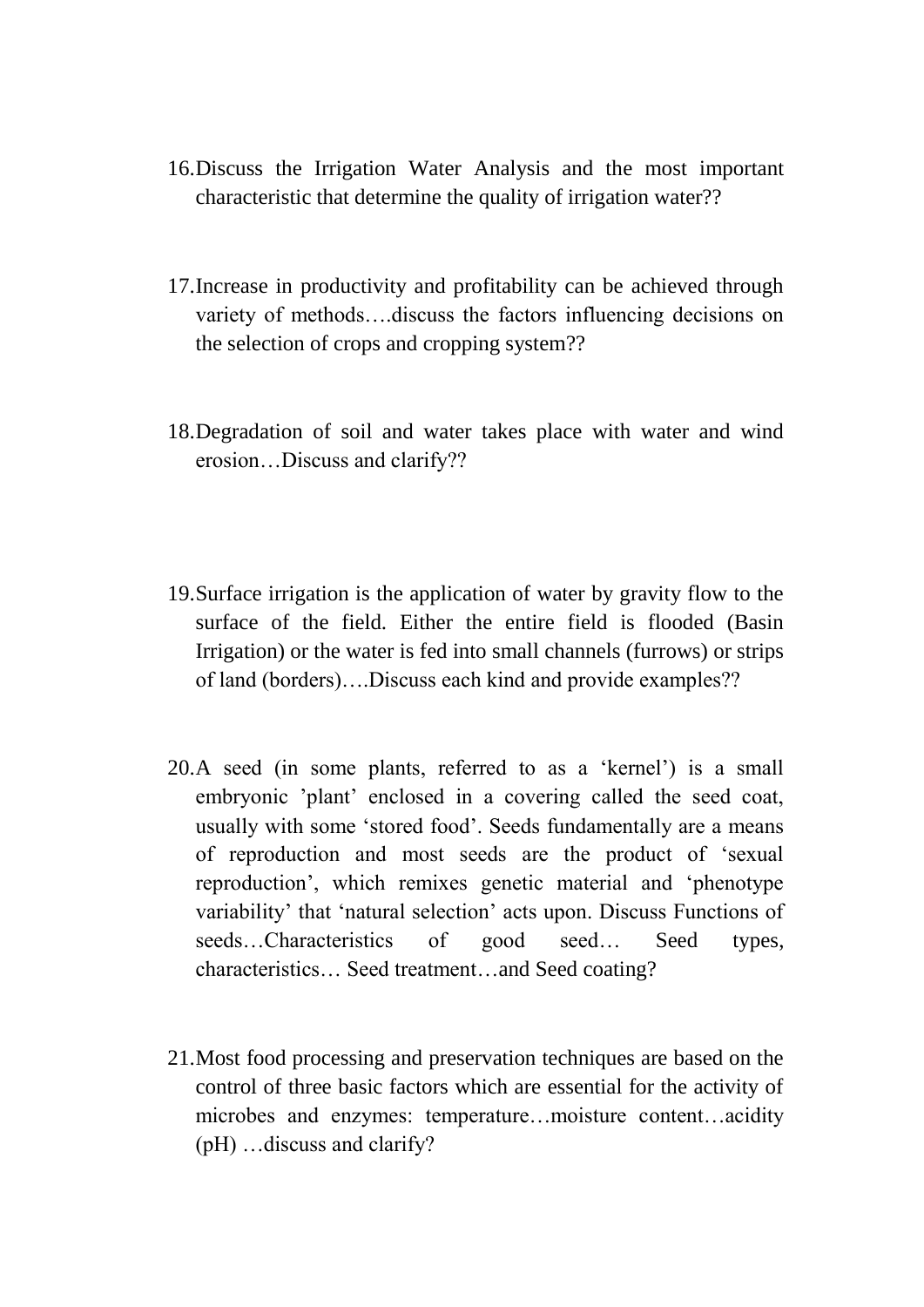- 22.Farmers resort to cultivation of a number of crops and rotate particular crop combinations. More than 250 cropping systems are being followed in India, of which 30 cropping systems are more prevalent. Discuss five kinds of the important cropping systems?
- 23.To feed ever-increasing population of the country, extensive cropping system give ways to intensive cropping which are exploiting natural resources. Therefore in future more thrust will be on efficient natural resource management and sustainable production system. This encompasses an animal component, and perennial and annual crop component, aqua culture, agro based production and processing units. Discuss integrated farming system??
- 24.Modernization of agriculture requires appropriate machinery for ensuring timely field operations, effective application of agricultural inputs and reducing drudgery in agriculture…discuss Mechanization in agricultural fields??.
- 25.Good Agricultural Practices (GAP) are practices that address environmental, economic and social sustainability for on-farm processes, and which result in safe and quality food and non-food agricultural products" … What are GAP codes, standards and regulations? Why do GAP codes, standards and regulations exist? Discuss how GAP related to crop protection?
- 26.Deficiency Symptoms of Nutrients in Plants has different symptoms … discuss phosphorous (P)–deficiency